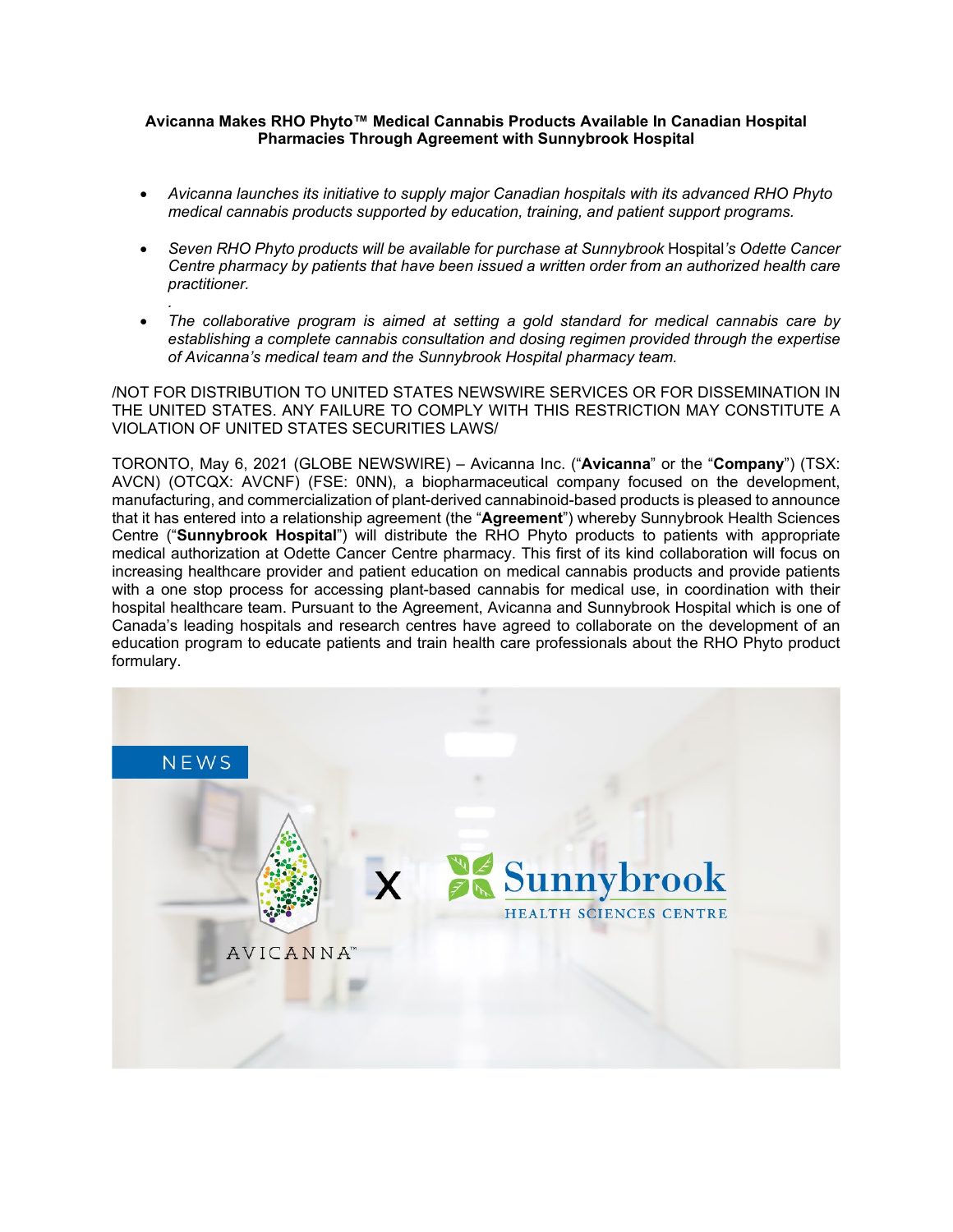The growing demand for access to standardized cannabinoid medicine in the medical community, coupled with the advancement of cannabis access regulations permits Canadian hospitals with appropriate infrastructure to store and dispense qualified medical cannabis products such as the RHO Phyto offerings. Avicanna and Sunnybrook Hospital aim to establish a gold standard of care for cannabinoid-based medicine by providing support and educating and training physicians, pharmacists and patients on the formulary of the RHO Phyto products. This education initiative will allow for a personalized medicine approach with the support and consultation of both the patient's physicians and pharmacists to track patient outcomes and promote the safe and consistent use of cannabinoid-based medicines.

"This is an incredibly significant development for Avicanna as it validates our medical focus and credibility with the healthcare community. This first of its kind collaboration with a major Canadian medical institution substantiates the need and importance of a comprehensive cannabinoid-based medicine program that includes standardized, inhalation-free, and accurately dosed products that are supported by education and patient support programs. We look forward to the collaboration with the Sunnybrook Hospital team, improving on the learnings and pioneering the standard of care with cannabinoid-based medicine that could improve patient outcomes, quality of life and increase the medical community's confidence in cannabinoidbased medicine," stated Aras Azadian, CEO of Avicanna Inc.

"Patients have questions about and want access to plant-based cannabinoids, and that requires healthcare professionals to become knowledgeable about the use of cannabinoids for medical purposes," said Carlo DeAngelis, pharmacist and researcher at Sunnybrook Hospital's Odette Cancer Centre. "Our primary goal is patient safety. This collaboration will help us ensure patients have access to plant-based cannabinoid products of high quality as well as provide education focused on dosing, monitoring of symptoms and effects on concurrent anti-cancer treatments."

The RHO Phyto products will be supplied to Sunnybrook Hospital through Avicanna's exclusive medical partnership with Medical Cannabis by Shoppers™ online platform who will be distributing the RHO Phyto products and supporting Avicanna's education and training programs.

# **About RHO Phyto**

RHO Phyto is Avicanna's unique formulary of products that are backed by scientific rigour and an evidencebased approach to meet the quality and consistency standards that patients and the medical community should expect of medical cannabis products. The RHO Phyto product line consists of oral, sublingual, and topical delivery systems offered in a range of CBD only and CBD-THC ratios. All RHO Phyto formulations are designed to maintain the stability of the cannabinoids, and provide accurate dosing. Through pre-clinical studies, these formulations have been optimized for increased and faster absorption of cannabinoids relative to formulations available in the marketplace.

# **About Sunnybrook Health Sciences Centre**

Sunnybrook Health Sciences Centre is inventing the future of health care for the 1.2 million patients the hospital cares for each year through the dedication of its more than 10,000 staff and volunteers. An internationally recognized leader in research and education and a full affiliation with the University of Toronto distinguishes Sunnybrook as one of Canada's premier academic health sciences centres. Sunnybrook specializes in caring for high-risk pregnancies, critically-ill newborns and adults, offering specialized rehabilitation and treating and preventing cancer, cardiovascular disease, neurological and psychiatric disorders, orthopaedic and arthritic conditions and traumatic injuries. The Hospital also has a unique and national leading program for the care of Canada's war veterans.

# **About Avicanna Inc.**

Avicanna is a diversified and vertically integrated Canadian biopharmaceutical company focused on the research, development, and commercialization of plant-derived cannabinoid-based products for the global consumer, medical, and pharmaceutical market segments.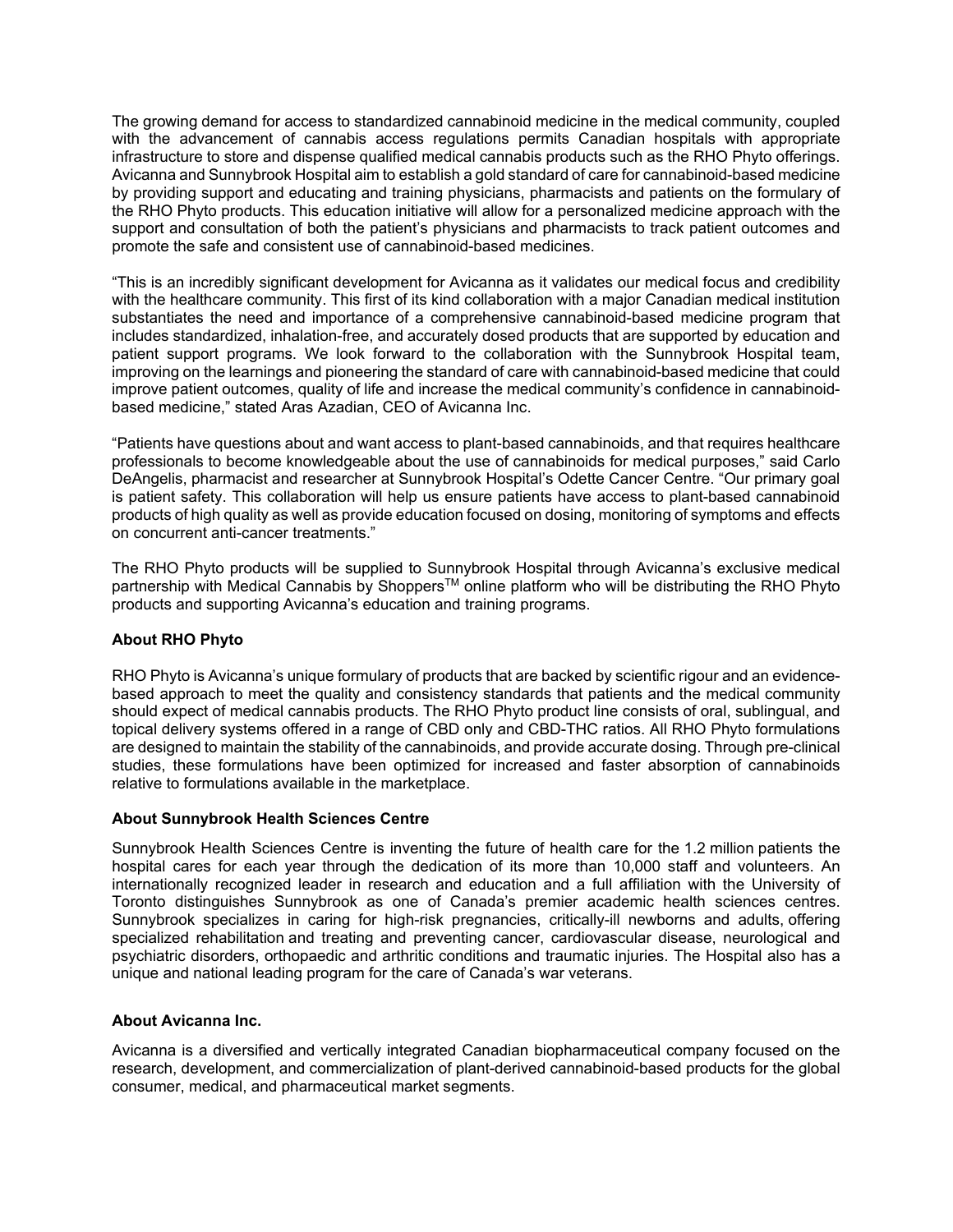Avicanna is an established leader in cannabinoid research and development, which it primarily conducts at its R&D headquarters in the Johnson & Johnson Innovation Centre, JLABS @ Toronto, Canada and in collaboration with leading Canadian academic and medical institutions. In addition to its developing pharmaceutical pipeline, Avicanna's team of experts have developed and commercialized several industry leading product lines, including:

- Pura Earth™ or Pura H&W™: an advanced and clinically tested line of CBD consumer dermacosmetic products; and,
- RHO Phyto™: an advanced line of medical cannabis products containing varying ratios of CBD and THC currently available nation-wide across Canada in partnership with Medical Cannabis by Shoppers™. RHO Phyto is the first strictly medical formulary of advanced "Cannabis 2.0" products, containing oils, sprays, capsules, creams, and gels, all developed with scientific rigour, manufactured under GMP standards and supported by pre-clinical data.

With ongoing studies on its derma-cosmetic (branded as Pura Earth or Pura H&W), medical cannabis (branded as RHO Phyto) and a pipeline of pharmaceutical products, Avicanna's dedication to researching the important role that cannabinoids play in an increasingly wider scope of products has been at the core of the Company's vision since its inception. Furthermore, Avicanna's commitment to education is demonstrated through its annual medical symposium, the Avicanna Academy educational platform, and the My Cannabis Clinic patient program through its subsidiary company.

Avicanna manages its own supply chain including cultivation and extraction through its two majority-owned subsidiaries, Sativa Nativa S.A.S. and Santa Marta Golden Hemp S.A.S., both located in Santa Marta, Colombia. Through these sustainable, economical, and industrial scale subsidiaries, Avicanna cultivates, processes, and commercializes a range of cannabis and hemp cultivars dominant in CBD, CBG, THC, and other cannabinoids for use as active pharmaceutical ingredients. Avicanna's Avesta Genetica program specializes in the development and optimization of rare cultivars for commercial production along with feminized seeds for global export. In June 2020, Avicanna made history with a shipment of hemp seeds to the United States of America by completing the first ever export of hemp seeds from Colombia.

SOURCE Avicanna Inc.

### **Stay Connected**

For more information about Avicanna, visit www.avicanna.com, call 1-647-243-5283, or contact Setu Purohit, President by email at info@avicanna.com.

The company posts updates through videos from the official company YouTube channel [https://www.youtube.com/channel/UCFXPBGdKSxOUOf\\_VZoSFSUA](https://www.youtube.com/channel/UCFXPBGdKSxOUOf_VZoSFSUA)

Please join the conversation on our Avicanna supporter's telegram group at **[https://t.me/Avicannainc](https://www.globenewswire.com/Tracker?data=Yc3ZROMyC7QpAY2_KXLClwZ-9P9ZklUgbhQGXzRApkSAE_FZjKINKG7butehjJU8SXRJn8BFwGBjsymUSubppdWw8SgOGqBabvJSPvSoizQ=)**.

### *Cautionary Note Regarding Forward-Looking Information and Statements*

*This news release contains "forward-looking information" within the meaning of applicable securities laws. Forward-looking information contained in this press release may be identified by the use of words such as, "may", "would", "could", "will", "likely", "expect", "anticipate", "believe, "intend", "plan", "forecast", "project", "estimate", "outlook" and other similar expressions, and includes statements with respect to the ability of the Company to establish a complete cannabis consultation and dosing regimen, the ability of the Company and* Sunnybrook *to establish a gold standard of care for cannabinoid-based medicine by providing support and educating and training physicians, pharmacists and patients on the formulary of the RHO Phyto products, the likelihood that the Company's and Sunnybrook's education initiative will allow for a personalized medicine approach to track patient outcomes and promote the safe and consistent use of cannabinoid-based medicines, the ability of Sunnybrook to purchase the RHO Phyto products from Medical Cannabis by ShoppersTM. Forward-looking information is not a guarantee of future performance and is based upon a number of estimates and assumptions of management in light of management's experience and perception of trends, current conditions and expected developments, as well as other factors relevant*